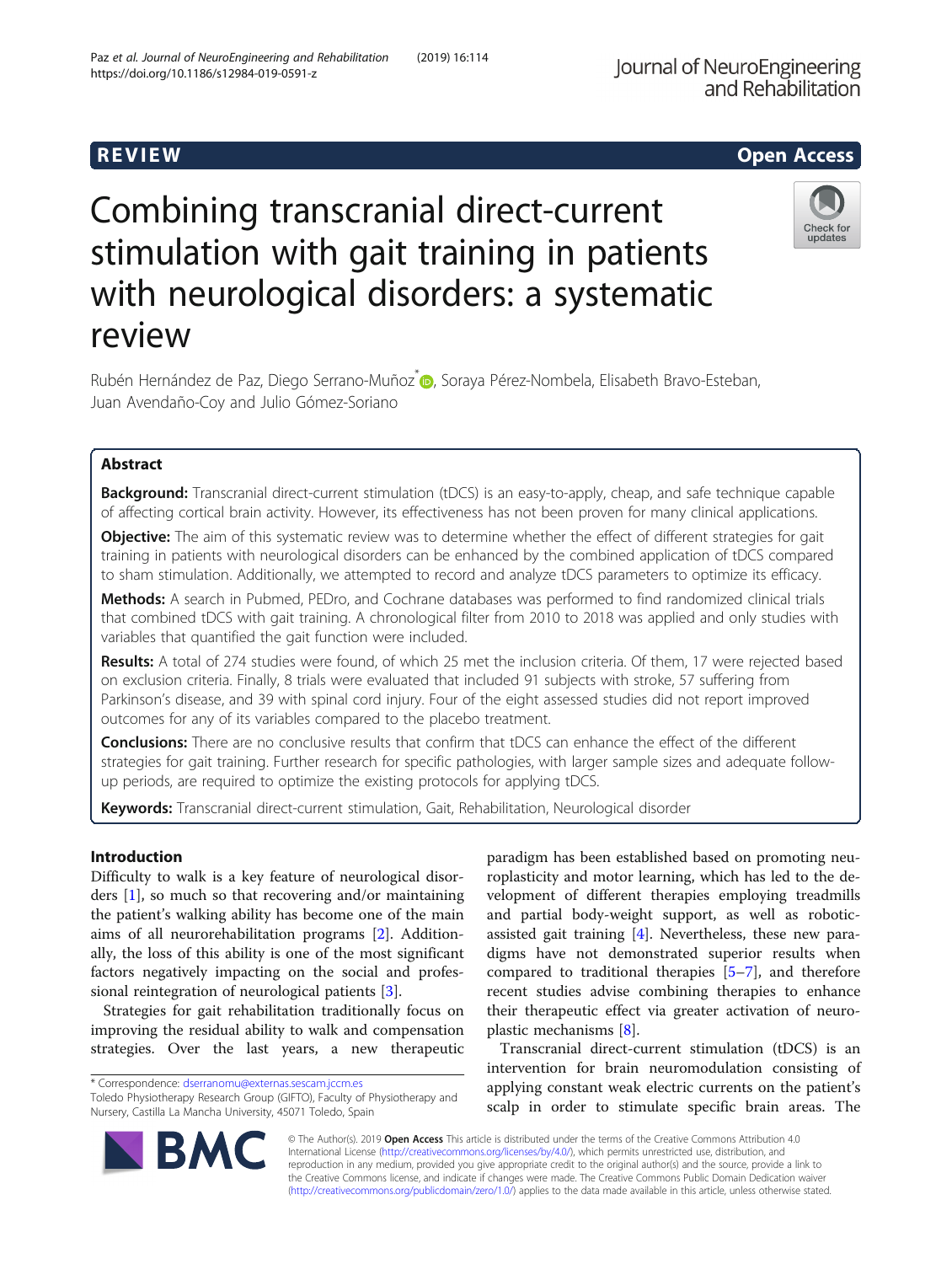application of the anode (positive electrode) to the primary motor cortex causes an increase in neuron excitability whereas stimulation with the cathode (negative electrode) causes it to decrease [[9\]](#page-6-0).

The effectiveness of tDCS has been proven for treating certain pathologies such as depression, addictions, fibromyalgia, or chronic pain [[10](#page-6-0)]. Also, tDCS has shown to improve precision and motor learning [[11\]](#page-7-0) in healthy volunteers. Improvements in the functionality of upper limbs and fine motor skills of the hand with paresis have been observed in patients with stroke using tDCS, although the results were somewhat controversial [\[12](#page-7-0), [13](#page-7-0)]. Similarly, a Cochrane review on the effectiveness of tDCS in treating Parkinson's disease highlights the great potential of the technique to improve motor skills, but the significance level of the evidence was not enough to clearly recommend it [[14](#page-7-0)]. In terms of gait rehabilitation, current studies are scarce and controversial [\[10\]](#page-6-0).

Furthermore, tDCS is useful not only as a therapy by itself but also in combination with other rehabilitation strategies to increase their therapeutic potential; in these cases, the subjects' basal activity and the need for combining the stimulation with the behavior to be enhanced have been highlighted. Several studies have combined tDCS with different modalities of therapeutic exercising, such as aerobic exercise to increase the hypoalgesic effect in patients with fibromyalgia [\[15\]](#page-7-0) or muscle strengthening to increase functionality in patients suffering from knee osteoarthritis [[16](#page-7-0)]. Along these lines, various studies have combined tDCS with gait training in patients with neurological disorders, obtaining rather disparate outcomes [\[17](#page-7-0)–[20](#page-7-0)]. As a result, the main aim of this systematic review was to determine whether the application of tDCS can enhance the effectiveness of other treatment strategies for gait training.

Additionally, as a secondary objective, we attempted to record and identify the optimal parameters of the applied current since they are key factors for its effectiveness.

#### **Methods**

#### Search strategy

This systematic review conducted a search in three databases: PubMed, Physiotherapy Evidence Database (PEDro), and Cochrane controlled register of trials (CENTRAL). All searches were based on the same criteria and filtered the studies chronologically from 2010 to 2018. An inverse manual search was also performed from the trials found in the search.

The employed strategy included the following keywords: "Transcranial Direct Current Stimulation", "tDCS", "Gait", "Walking", and "Mobility training", as well as their various combinations. The MeSH terms "Transcranial Direct Current Stimulation" and "Walking" were also entered in the PubMed and Cochrane databases search.

#### Selection of studies

To select the studies, duplicates were firstly eliminated and a simple reading of titles and abstract of all found articles was carried out to discard those not complying with the established inclusion criteria. Articles passing this first filter were fully read in order to eliminate those meeting any of the exclusion criteria. The search and inclusion of studies in this review was carried out independently by two researchers (RHP and EBE), and no discrepancies were found between them. To assess the methodological quality of trials, the PEDro scale (Table 1) was used, whose reliability has been demonstrated [\[16\]](#page-7-0).

Table 1 Methodological quality of included articles in accordance with the PEDro scale

|                                            | Geroin et al.,<br>2011 [21] | Manji et al.,<br>2018 [22] | Yotnuengnit<br>et al., 2017 [23] | Chang, Kim, &<br>Park., 2015 [24] | Raithatha<br>et al., 2016 [25] | 2017 [26] | Seo et al., Costa-Ribeiro<br>et al., 2017 [27] | Kumru et al.,<br>2016 [28] |
|--------------------------------------------|-----------------------------|----------------------------|----------------------------------|-----------------------------------|--------------------------------|-----------|------------------------------------------------|----------------------------|
| Eligibility criteria                       |                             |                            |                                  |                                   |                                |           |                                                |                            |
| Random allocation                          |                             |                            |                                  |                                   |                                |           |                                                |                            |
| Concealed allocation                       |                             |                            |                                  |                                   |                                |           |                                                |                            |
| Basal intergroup similarities              |                             |                            |                                  |                                   |                                |           |                                                |                            |
| Blinding of participants                   |                             |                            |                                  |                                   |                                |           |                                                |                            |
| Blinding of therapists                     |                             |                            |                                  |                                   |                                |           |                                                |                            |
| Blinding of assessors                      |                             |                            |                                  |                                   |                                |           |                                                |                            |
| Follow-up                                  |                             |                            |                                  |                                   |                                |           |                                                |                            |
| Intention-to-treat analysis                |                             |                            |                                  |                                   |                                |           |                                                |                            |
| Intergroup statistical<br>comparison       |                             |                            |                                  |                                   |                                |           |                                                |                            |
| Point measures and<br>variability measures |                             |                            |                                  |                                   |                                |           |                                                |                            |
| Total score                                | 7/10                        | 9/10                       | 8/10                             | 8/10                              | 7/10                           | 8/10      | 8/10                                           | 8/10                       |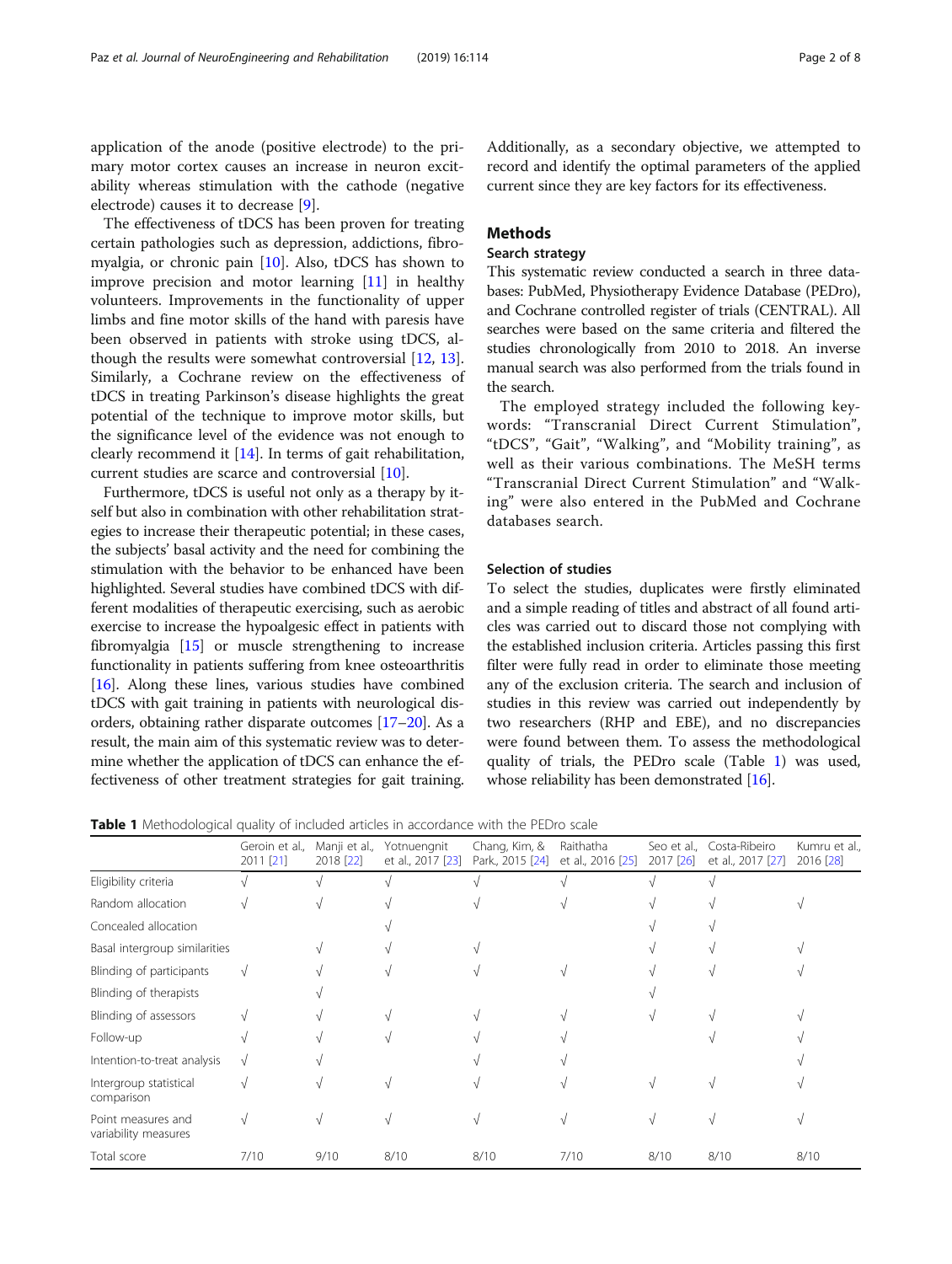### Criteria for inclusion and exclusion

Criteria for inclusion comprised randomized and controlled clinical trials published in English or Spanish. Subjects had to be diagnosed with a pathology of the central nervous system. At least one intervention group had to receive active tDCS applied in combination with a method of gait training, whether traditional rehabilitation, robotic-assisted rehabilitation, or a combination of both; also, the trials had to be controlled via a sham tDCS combined with gait training in a similar way as for the intervention group. The recorded variables had to quantify the gait, whether in a biomechanical, neurophysiological, functional, or clinical way.

Following the criteria for exclusion, the following articles were rejected: all those that did not record key parameters regarding the stimulation (intensity, placement of electrodes, and session duration); studies not including data on the duration of gait training, number of sessions, and rest intervals between them; using dual-task as treatment for gait rehabilitation due to a potential confusion factor; including subjects < 18 years of age; and using sham stimulation where the electrodes placement differed from that of the tDCS intervention group. Additionally, with the intention of adding clinical value to the assessed therapeutic programs, trials with less than five sessions and five included subjects in the stimulation group were discarded.

#### Results

Of the 274 matches resulting from the search in the three databases (143 in Pubmed, 3 in PEDro, 126 in Cochrane, and 2 from a manual search in other sources), 162 articles were eliminated due to being duplicated, 87 did not meet the inclusion criteria, and 17 [\[25](#page-7-0), [27](#page-7-0)–[42](#page-7-0)] were rejected for meeting some of the exclusion criteria. Finally, eight articles were selected and included in this systematic review (Fig. 1). Table [2](#page-3-0) shows the most relevant characteristics of the articles and their findings, which are discussed hereafter. None of the studies in this systematic review reported adverse or secondary effects for any intervention.

#### **Participants**

The samples that are part of this review were comprised of a total of 187 subjects with three different types of pathologies: 91 subjects with stroke [[19](#page-7-0), [23,](#page-7-0) [24,](#page-7-0) [26](#page-7-0)], of whom 54 were in the acute and 37 in the chronic phase (less or more than 6 months since the injury, respectively); 57 suffering from Parkinson's disease [\[20](#page-7-0), [21](#page-7-0)]; and

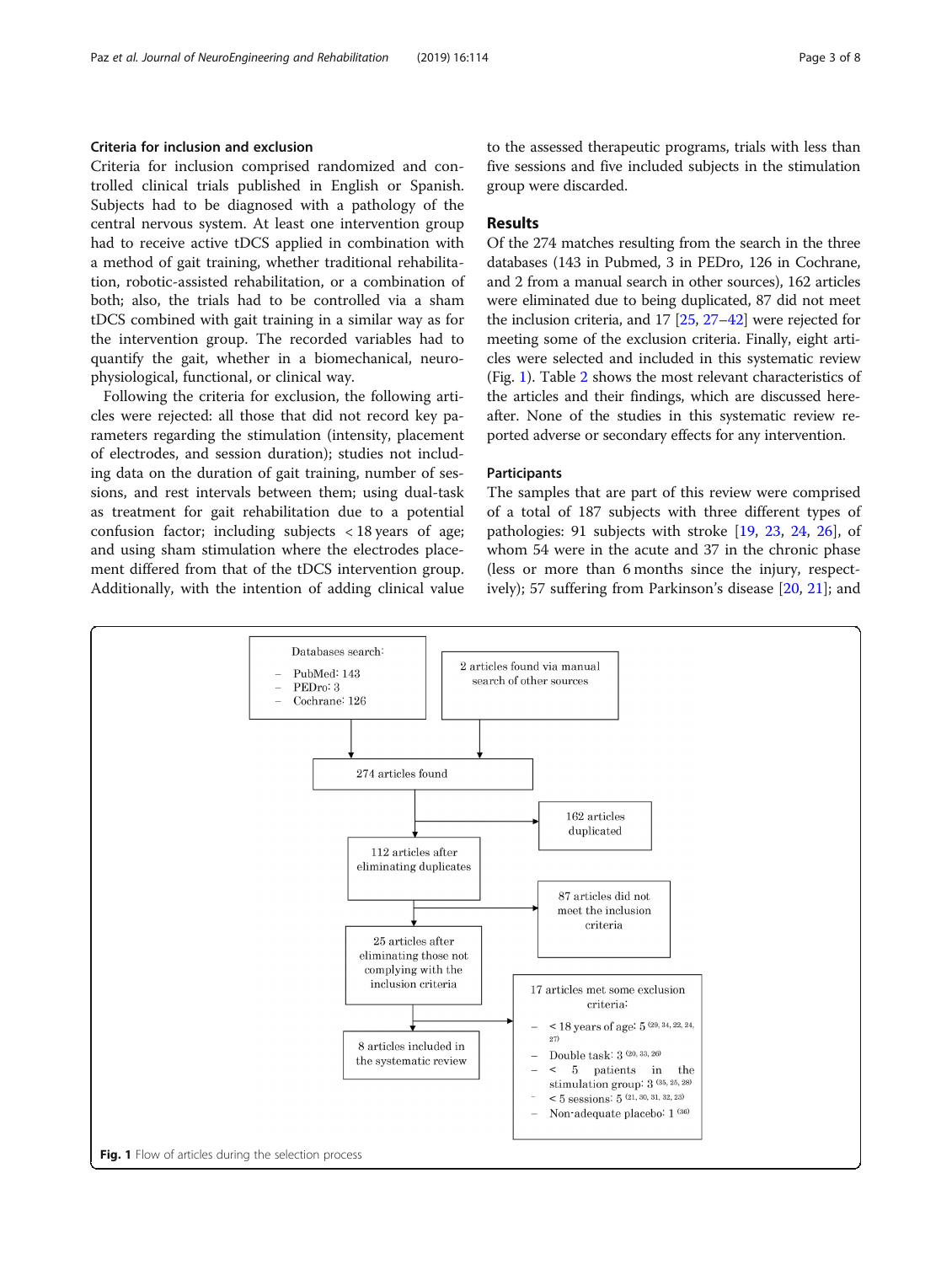<span id="page-3-0"></span>

|                                    |                                                             | Table 2 Main characteristics and outcomes of the reviewed articles                                                                                                                                                                                                                                                                                                                                                                                                                                                                                                                                                                                                                                                                                                                                                                                 |                                                              |                                                                                                                                       |                                           |                                                                                                                       |                                            |                                                                                                                                                                           |
|------------------------------------|-------------------------------------------------------------|----------------------------------------------------------------------------------------------------------------------------------------------------------------------------------------------------------------------------------------------------------------------------------------------------------------------------------------------------------------------------------------------------------------------------------------------------------------------------------------------------------------------------------------------------------------------------------------------------------------------------------------------------------------------------------------------------------------------------------------------------------------------------------------------------------------------------------------------------|--------------------------------------------------------------|---------------------------------------------------------------------------------------------------------------------------------------|-------------------------------------------|-----------------------------------------------------------------------------------------------------------------------|--------------------------------------------|---------------------------------------------------------------------------------------------------------------------------------------------------------------------------|
| Article                            | Pathology; N for the<br>intervention group                  | and tDCS parameters<br>Area of application<br>(current density;<br>duration)                                                                                                                                                                                                                                                                                                                                                                                                                                                                                                                                                                                                                                                                                                                                                                       | Number of<br>sessions;<br>intervals                          | Design                                                                                                                                | control group<br>application;<br>Order of | Variables                                                                                                             | treatment; duration<br>Gait rehabilitation | Effect versus placebo<br>(% difference, p)                                                                                                                                |
| Geroin et al.,<br>2011 [23]        | $N = 10.$<br>Stroke;                                        | DC: 0,04 mA/cm <sup>2</sup> ; 7 min.<br>$A = PMI - affected$<br>LL, $C = 50$<br>to-CL:                                                                                                                                                                                                                                                                                                                                                                                                                                                                                                                                                                                                                                                                                                                                                             | 2 weeks.<br>10s                                              | $EV.3 = 2$ weeks post<br>$EV.2 = Post$<br>$EVI = Pre$                                                                                 | ONLINE; Off since<br>the beginning.       | FAC, RMI, MILS, MAS.<br>6MWT, 10MWT, BPG,                                                                             | Exoskeleton robot;<br>20 min.              | SNS                                                                                                                                                                       |
| Manji et al.,<br>2018 [24]         | (crossover design)<br>Stroke;<br>$N = 30.$                  | $C = EOC; DC: O.O4 mA/cm2;$<br>$A = 3.5$ cm anterior<br>to Cz (SMA),<br>20 min.                                                                                                                                                                                                                                                                                                                                                                                                                                                                                                                                                                                                                                                                                                                                                                    | washout<br>period)<br>1 week<br>$(3-day)$<br>$7\,\mathrm{s}$ | $EV.2 = Post$<br>$EV.1 = Pre$                                                                                                         | ONLINE;<br>Š                              | 10MWT, TUG, FMA,<br>POMA, TIS.                                                                                        | Exoskeleton-robot;<br>20 min.              | $p = 0.046$ ) and $\downarrow \text{TUG}$<br>$(5.29\% , p = 0.026)$<br>↓10MWT (9.09%,                                                                                     |
| et al., 2017 [26]<br>Yotnuengnit   | $N = 17$ .<br>Ë                                             | $A = Cz$ (PMA-LL), $C = SOA$ ;<br>DC: 0.06 mA/cm <sup>2</sup> ; 30 min.                                                                                                                                                                                                                                                                                                                                                                                                                                                                                                                                                                                                                                                                                                                                                                            | 2 weeks.<br>$6$ S;                                           | $EV.3 = 2$ weeks post<br>$EVA = 6$ weeks post<br>$EV.2 = Post$<br>$EV.1 = Pre$                                                        | OFFLINE; Gradually<br>off after 1 min.    | BPG, UPDRS.                                                                                                           | physiotherapy;<br>Conventional<br>30 min.  | SNS                                                                                                                                                                       |
| Park, 2015 [18]<br>Chang, Kim, &   | Stroke;<br>$N = 12$                                         | affected LL), $C = SOA-CL$ ;<br>A = 0.28 mA/cm <sup>2</sup> , $C = 0.07$<br>$A = APC$ of TA (PMA-<br>mA/cm <sup>2</sup> ; 10 min.                                                                                                                                                                                                                                                                                                                                                                                                                                                                                                                                                                                                                                                                                                                  | 10 s; 2 weeks.                                               | $EV2 = 1$ day post<br>$EV.1 = pre$                                                                                                    | ONLINE; Off<br>after 15 s.                | MEP of TA, BPG, FMA,<br>MILS, FAC, BBS                                                                                | physiotherapy;<br>Conventional<br>30 min.  | $p = 0.023$ ) and $\uparrow$ MILS<br>and TWidth (50.4%,<br>$(8.61\% p = 0.000)$<br>$(6.9\% , p = 0.031)$<br>MEPs: <b>JLatency</b><br><b>TFMA (6.27%,</b><br>$p = 0.048$ ; |
| Raithatha et al.,<br>2016 [17]     | $N = 9$<br>ġ                                                | $A = 0.08$ mA/cm <sup>2</sup> , $C = 0.06$<br>mA/cm <sup>2</sup> ; 20 min.<br>$A = PMA - LL$<br>$C = SOA$                                                                                                                                                                                                                                                                                                                                                                                                                                                                                                                                                                                                                                                                                                                                          | 36 s; 12 weeks.                                              | $EV.3 = 4$ weeks post<br>$EV.2 = post$<br>$EV.1 = pre$                                                                                | OFFLINE; Off after<br>30 S.               | MMT, 6MWT, 10MWT,<br>TUG, BBS, SCIM-III.                                                                              | Exoskeleton<br>robot; 1 h.                 | MUG in control group<br>EV.3 (91.5%, $p = 0.01$ ).<br>$(70.54\%, p = 0.03)$ and<br>1 MMT right at EV.2<br>MWT in control<br>MMT left: SNS<br>qroup                        |
| Seo et al.,<br>2017 [27]           | Stroke;<br>$\frac{1}{2}$                                    | DC: 0.06 mA/cm <sup>2</sup> ; 20 min.<br>affected LL), C = SOA-CL;<br>$A =$ lateral to $CZ$ (PMI                                                                                                                                                                                                                                                                                                                                                                                                                                                                                                                                                                                                                                                                                                                                                   | 10 s; 2 weeks.                                               | $EV.3 = 4$ weeks post<br>$EV.2 = post$<br>$EVI = pre$                                                                                 | OFFLINE; Off after<br>1 min.              | BBS, FMA, MRCS, MEP<br>FAC, 10MWT, 6MWT,<br>(not in EV3).                                                             | Exoskeleton robot;<br>45 min.              | <b>TFAC</b> (44.5%, $p = 0.031$ )<br>at EV. 2 and 16MWT<br>$(60.35\%, p = 0.038)$<br>at EV.3.                                                                             |
| et al., 2017 [19]<br>Costa-Ribeiro | $N = 11$ .<br>Ë                                             | $A = 2$ cm anterior to<br>CD: 0.06 mA/cm <sup>2</sup> ;<br>CZ (PMA-LL),<br>$C = SOA - CL$<br>$13$ min.                                                                                                                                                                                                                                                                                                                                                                                                                                                                                                                                                                                                                                                                                                                                             | 10 s; 4 weeks.                                               | $EV.1 = pre$ $EV.2 = post$<br>$EV.3 = 4$ weeks post                                                                                   | OFFLINE; Off<br>after 30 s.               | motor deterioration),<br>10MWT, TUG, BPG,<br>UPDRS part III (for<br>and UPDRS-Brad<br>(bradykinesia),<br>PDQ-39, BBS. | Visual cueing; 30 min.                     | SNS                                                                                                                                                                       |
| Kumru et al.,<br>2016 [16]         | $N = 12$ .<br>ġ                                             | CD: 0.06 mA/cm <sup>2</sup> ; 20 min.<br>A = PMA-LL (vertex),<br>C = SOA non-dominant;                                                                                                                                                                                                                                                                                                                                                                                                                                                                                                                                                                                                                                                                                                                                                             | 20 s; 4 weeks.                                               | $EV.1 = pre$ $EV.2 = post$<br>$EV.3 = 4$ weeks post                                                                                   | ONLINE; Off<br>after 30 <sub>s</sub> .    | LEMS (not at EV3),<br>10MWT, WISCI.                                                                                   | Exoskeleton robot;<br>30 min.              | SNS                                                                                                                                                                       |
|                                    | Medical Research Council scale, OFFLINE tDCS applied before | RM rivermead mobility index, SCI spinal cord injury, SCIM-III Spinal Cord Injury Measure, SMA supplementary motor area, SNS Statistically non-significant, SOA supra-orbital area, 7A tibial anterior, 7IS trunk<br>impairment sc<br>Parkinson's disease, CL contra-lateral, CZ Cz area in accordance with the "International 10-20 System (EEC)", EOC exterior occipital crest, EV evaluation, FAC functional ambulation categories, FMA Fugl-<br>Meyer assessment, LEMS lower extremity motor score, LL lower limb, MAS modified Ashworth scale, MEP motor-evoked potential, MILS Motricity Index leg subscore, MMT manual muscle testing, MRCS<br>10MWT 10-m walk test, 6MWT 6-min walking test, A anode, APC affected pre-central convolution, BBS Berg Balance scale, BPG biomechanical parameters of gait, C cathode, CD Current density, PD |                                                              | the intervention, PDQ-39 Parkinson's Disease Questionnaire-39, PMA primary motor area, POMA performance-oriented mobility assessment, |                                           |                                                                                                                       |                                            |                                                                                                                                                                           |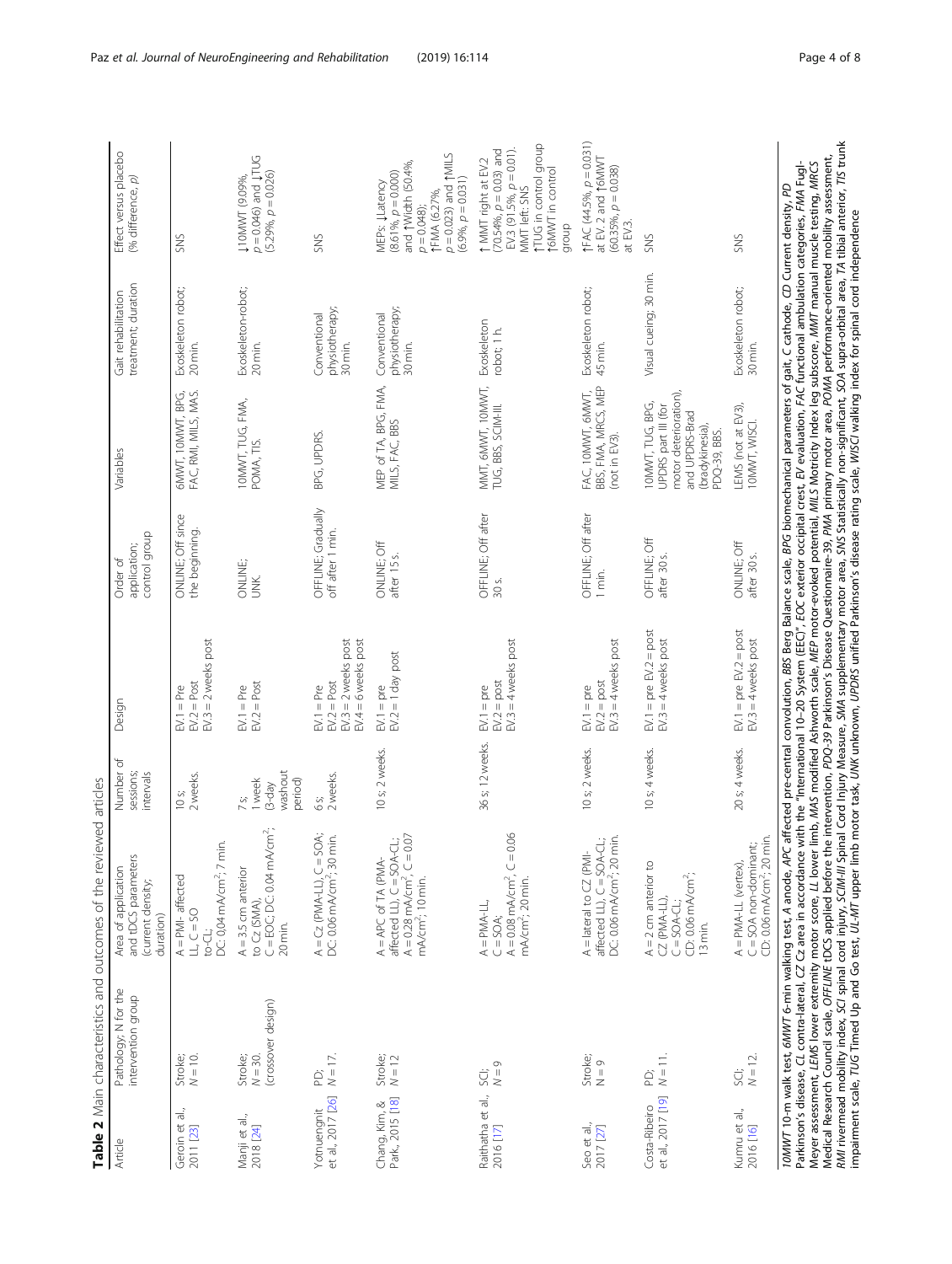39 with spinal injury [[17,](#page-7-0) [18](#page-7-0)]. Average age was 47.5– 66.3 years and the ratio of women and men were 68 and 32%, respectively. Participants were included only when they completed the study.

#### Stimulation patterns and parameters

In terms of electrode size, three studies employed 35 cm2 [\[21,](#page-7-0) [23,](#page-7-0) [24](#page-7-0)], Manji et al., 2018 [\[26\]](#page-7-0) used 25 cm2 electrodes, Raithatha et al., 2016 [[18\]](#page-7-0) used 25 cm2 and 35 cm2 for the anode and cathode, respectively, and Chang, Kim, & Park., 2015 [[19\]](#page-7-0) employed 7.07 cm2 for the anode and 28.26 cm2 for the cathode. All the trials used anode stimulation with a single channel and two electrodes. Although the placement of electrodes varied among studies, a common application pattern was observed for all of them, where the active electrode (anode) was applied to the primary motor area, except for Manji et al., 2018 [[26\]](#page-7-0) that chose to apply it to the supplementary motor area.

In the included studies, the current intensities were 2 mA [[17](#page-7-0)–[21](#page-7-0), [23\]](#page-7-0), 1.5 mA [\[24\]](#page-7-0), and 1 mA [\[26](#page-7-0)]. The current densities were 0.06 mA/cm2 [[17](#page-7-0), [18](#page-7-0), [20,](#page-7-0) [21,](#page-7-0) [23](#page-7-0)] and 0.04 mA/cm2 [\[24,](#page-7-0) [26](#page-7-0)]. Raithatha et al., 2016 [[18](#page-7-0)] applied a current density of 0.08 and 0.06 mA/cm2 and Chang, Kim, & Park., 2015 [\[19\]](#page-7-0) used 0.28 and 0.07 mA/cm2 for the anode and cathode, respectively. The duration of tDCS sessions was one of the parameters showing more variability among studies ranging from 7 [\[24\]](#page-7-0) to 30 min [\[21](#page-7-0)], although the most common length was 20 min [\[17,](#page-7-0) [18,](#page-7-0) [23,](#page-7-0) [26](#page-7-0)].

The protocol for applying sham tDCS varied among studies, although all followed some common pattern. The electrodes placement and stimulation parameters were equal to the experimental group, but some researchers raised and decreased the intensity to 0 mA in 1 min [[21,](#page-7-0) [23\]](#page-7-0), others in 30 [[17,](#page-7-0) [18,](#page-7-0) [20](#page-7-0)] or 15 s [[19\]](#page-7-0), and others decided to keep the intensity at 0 mA the entire time [[24\]](#page-7-0).

In terms of the therapy for gait training that was combined with the tDCS, exoskeleton-robotic-assisted gait was used in six studies [\[17](#page-7-0), [18,](#page-7-0) [23,](#page-7-0) [24,](#page-7-0) [26](#page-7-0)], followed by rehabilitation assisted by a physiotherapist in two studies [[19,](#page-7-0) [21](#page-7-0)], and lastly, gait training via visual cueing in one study [[20\]](#page-7-0). The duration of treatment for gait reeducation was a highly variable parameter, lasting 30 min in half of the studies [[17](#page-7-0), [19](#page-7-0)–[21\]](#page-7-0). The application of tDCS combined with a specific technique for gait training was done simultaneously (online stimulation) in four studies [[17,](#page-7-0) [19,](#page-7-0) [24](#page-7-0), [26](#page-7-0)], whereas tDCS was applied before (offline stimulation) in the other four trials [[18](#page-7-0), [20](#page-7-0), [21](#page-7-0), [23](#page-7-0)].

There was great variability in the data in terms of total number of sessions and treatment duration. The overall number of sessions in the studies were 20  $[17]$  $[17]$ , 14  $[26]$  $[26]$ , 10  $[19, 20, 23, 24]$  $[19, 20, 23, 24]$  $[19, 20, 23, 24]$  $[19, 20, 23, 24]$  $[19, 20, 23, 24]$  $[19, 20, 23, 24]$  $[19, 20, 23, 24]$  $[19, 20, 23, 24]$ , and 6  $[21]$  $[21]$ , with 10 sessions being observed most frequently. There seems

to exist an agreement in terms of periods for performing the sessions since most authors conducted them in two [[19](#page-7-0), [21](#page-7-0), [23](#page-7-0), [24](#page-7-0), [26\]](#page-7-0) and four weeks [\[17,](#page-7-0) [20\]](#page-7-0). As an exception, the protocol by Raithatha et al., 2016 [\[18\]](#page-7-0) comprised 36 sessions carried out throughout 12 weeks.

#### Recorded variables and effect

In terms of the follow-up period, four studies evaluated the sample at four weeks [[17](#page-7-0), [18,](#page-7-0) [20,](#page-7-0) [23\]](#page-7-0), one study at six weeks  $[24]$ , and two studies assessed the sample immediately after the intervention but did not conduct any follow-up  $[19, 26]$  $[19, 26]$  $[19, 26]$ .

Due to the large number of studied variables, we decided to group them in: i) functional variables, ii) clinical variables, and iii) biomechanical and neurophysiological variables. Although some of these measures do not directly evaluate gait function [motor score of lower limbs, motor evoked potentials (MEP), etc.], this decision was made to include them in the outcome of this review in order to offer more details about the global or indirect effect of tDCS on other approaches for gait training.

#### Functional variables

The most used scales were the 10-Meter Walk Test (10MWT) [[17](#page-7-0), [18](#page-7-0), [20](#page-7-0), [23](#page-7-0), [24](#page-7-0), [26](#page-7-0)] and Berg Balance Scale (BBS) [\[18](#page-7-0)–[20,](#page-7-0) [23\]](#page-7-0), although the latter was recorded only as a secondary variable. Only Manji et al., 2018 [\[26](#page-7-0)] reported a statistically significant improvement of  $\sim 10\%$ in the 10MWT compared to sham stimulation. No study reported a significant difference on the BBS between the placebo and experimental groups.

Chang, Kim, & Park., 2015 [[19](#page-7-0)] (among others) used the Fugl-Meyer Assessment (FMA) scale, whose index improved 6.27% in the experimental group compared to sham stimulation. On the other hand, Manji et al., 2018 [[26\]](#page-7-0) did not observe significant differences in the FMA between the sham and experimental groups, but an improvement of 5.29% was noted in the Timed Up and Go test (TUG). Costa-Ribeiro et al., 2017 [\[20](#page-7-0)] did not obtain an improvement in the TUG either. Furthermore, Raithatha et al., 2016 [\[18](#page-7-0)] observed an improvement in the sham group versus a non-significant improvement in the intervention group. However, the number of included subjects for this variable was only two and four for the control and intervention groups, respectively.

Seo et al., 2017 [[23\]](#page-7-0) documented a 44.5% post-intervention improvement in functional ambulation categories (FAC) for the intervention group compared to sham stimulation. In addition, a greater number of patients improved their score on this scale compared to those in the control group who had also experienced an improvement. A 60.35% improvement in the "6-Minute Walking Test" (6MWT) at four weeks post-intervention was also observed in the intervention group compared to sham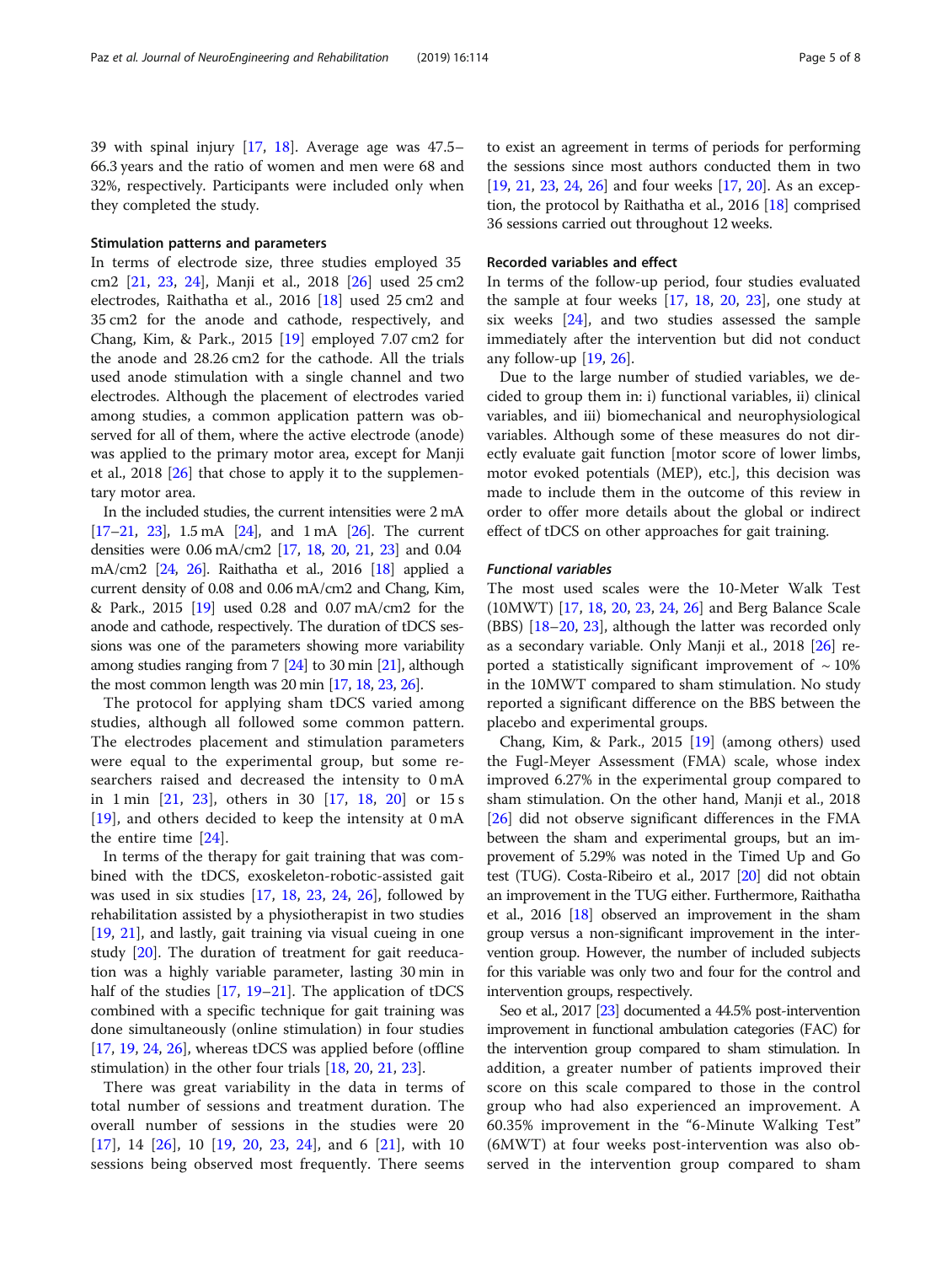stimulation. Nevertheless, Geroin et al., 2011 [\[24\]](#page-7-0) did not find changes in the 6MWT and FAC; Chang, Kim, & Park., 2015 [\[19](#page-7-0)] also did not observe significant differences in the FAC compared to sham stimulation; and Raithatha et al., 2016 [\[18\]](#page-7-0), similarly to the TUG variable, reported improved outcomes in the 6MWT in the placebo group  $(n = 2)$  compared to the experimental one  $(n = 6)$ .

#### Clinical variables

To complement the analysis of gait rehabilitation, four trials also included clinical variables that could potentially effect or help to indirectly quantify it [[18](#page-7-0), [19,](#page-7-0) [23](#page-7-0), [24\]](#page-7-0). The Motricity Index leg subscore (MILS), Medical Research Council scale (MRCS), and Manual Muscle Testing (MMT) were used to quantify the strength of the affected lower limb [\[18,](#page-7-0) [19,](#page-7-0) [23,](#page-7-0) [24](#page-7-0)] and the modified Ashworth scale (MAS) was used to assess its muscle tone [\[24\]](#page-7-0). The MILS was employed in two studies to assess the strength of the affected lower limb in patients with stroke, but only Chang, Kim, & Park, 2015 [\[19\]](#page-7-0) obtained a 6.9% improvement in the experimental group compared to the sham group [\[19,](#page-7-0) [24](#page-7-0)]. The MRCS was used for the same purpose and no effect was observed [[26](#page-7-0)]. Only Raithatha et al., 2016 [[18](#page-7-0)] found a statistically significant improvement in the MMT in patients with spinal cord injuries (70% or 81% compared to the sham group depending on the follow-up), although their results were negative in terms of functional variables. Geroin et al., 2011 [\[24\]](#page-7-0) utilized the MAS to assess the muscle tone of the affected lower limb (abductors, quadriceps, and plantar flexors) in patients with stroke and no intergroup differences were noted.

#### Biomechanical and neurophysiological variables

Geroin et al., 2011 [\[24\]](#page-7-0) analyzed the cadence of stride, ratio of temporary symmetry (defined as the ratio between the oscillation time of the paralyzed and non-paralyzed limbs), and ratio between the single and double bodyweight support on the lower limbs during the gait. Yotnuengnit et al., 2017 [\[21](#page-7-0)] assessed the ratio and cadence of stride. None of these studies observed statistically significant differences compared to sham stimulation.

The MEP of the tibial anterior [[19](#page-7-0)] and abductor hallucis [[23\]](#page-7-0) muscles were assessed to complement the evaluation of the gait. Only the MEP for the anterior tibial muscle [\[19\]](#page-7-0) showed an 8.61% decrease in latency and a 50.4% increase in range compared to the control group.

### **Discussion**

Based on the results observed in this systematic review, where half the included trials did not report improvements in any variable in the experimental group compared to sham stimulation [\[17](#page-7-0), [20](#page-7-0), [21](#page-7-0), [23](#page-7-0)], it can be deduced that there are no conclusive results supporting the notion that tDCS enhances the effect of current

methods for gait rehabilitation in patients with neurological disorders. The large variability observed in the stimulation patterns and parameters, as well as in registered variables, hinders the analysis and comparison of outcomes in order to determine, in an objective way, the actual effectiveness of the technique and optimal parameters for its application.

The anodic stimulation of the primary motor area of lower limbs was the most common protocol for all studies; the single exception was the study by Manji et al., 2018 [[26\]](#page-7-0) that stimulated the supplementary motor area and was the only one reporting an improvement in the 10MWT and TUG variables compared to the sham group. However, other trials stimulating the primary motor area showed positive effects on outcome variables such as the 6MWT [[23\]](#page-7-0), functional ambulation [\[23](#page-7-0)], muscle strength [[18](#page-7-0)], and mobility and functionality of lower limbs [[19](#page-7-0)]. Hence, further research is required to optimize the stimulation areas, including evaluation of the dorsolateral prefrontal cortex, which has shown to increase upper limbs strength [\[22,](#page-7-0) [43](#page-7-0)], or the area for upper-limb cortical representation, which has revealed an increase in the strength of the knee extensors [\[44\]](#page-7-0) in healthy volunteers. The deep representation of lower limbs in the motor cortex within the interhemispheric fissure can be a limitation for the effectiveness of tDCS on activities like walking. New paradigms should be studied for gait rehabilitation, for example, high-density stimulation that achieves a greater focalization of the current [\[45](#page-7-0)].

The stimulation intensity is another factor that could be key for determining the effectiveness of the technique [[46\]](#page-7-0). Although the difference in the applied intensity was not substantial among the included studies, the electrodes size varied greatly, which significantly alters current density. Studies on peripheral stimulation [[47](#page-7-0)] have recommended expressing the stimulation intensity in terms of current density in order to avoid mistakes and allow for comparison among trials.

In spite of the limited data obtained from the assessed studies, the number of sessions and stimulation duration appear to be a key factor for determining the intervention effectiveness. On the whole, it can be noticed how a greater number of sessions and longer session times increase intervention effectiveness [[18,](#page-7-0) [19](#page-7-0), [23](#page-7-0), [26\]](#page-7-0). However, Kumru et al. 2016 [\[17\]](#page-7-0) applied 20 sessions and reported a lack of effect, and the trial by Raithatha et al., 2016 [[18\]](#page-7-0) produced conflicting outcomes where, after applying 36 sessions, an improvement in strength  $(n = 9)$ was observed in the intervention group compared to the sham group; however, both the  $6MWT$  ( $n = 6$ ) and TUG  $(n = 4)$  improved more in the control group  $(n = 2)$ compared to the tDCS intervention. Future trials should investigate the specific effects of stimulation programs comprising > 10 sessions.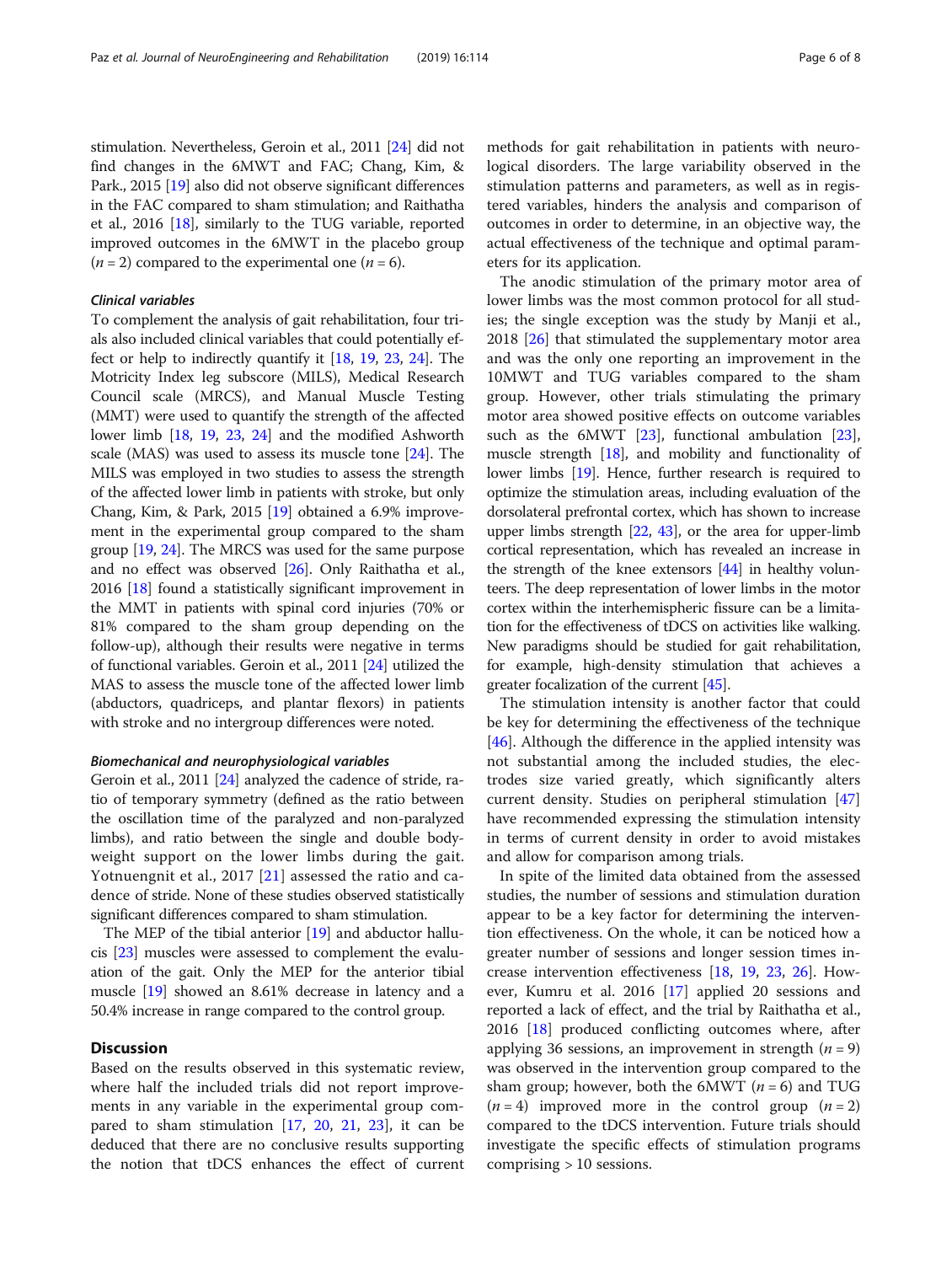<span id="page-6-0"></span>In terms of the duration of the effect, of the four trials that reported improved outcomes in at least one variable compared to the sham group [\[18](#page-7-0), [19,](#page-7-0) [23,](#page-7-0) [26](#page-7-0)], only two carried out a follow-up once the program finished, during which they observed that the effect lasted up to one month [\[18](#page-7-0), [23](#page-7-0)]. Patients responding positively to the intervention appeared to achieve a relatively long-lasting effect that should be assessed with more prolonged follow-up periods. On the other hand, other factors like the combined gait rehabilitation strategy or its duration did not yield relevant outcomes in this review.

One aspect that could be of importance in the paradigm of combining tDCS with other therapies is whether the treatments are applied simultaneously (online stimulation) or whether the therapy is applied following stimulation (offline stimulation). Of the eight analyzed studies, four applied online stimulation  $[17, 19, 24, 26]$  $[17, 19, 24, 26]$  $[17, 19, 24, 26]$  $[17, 19, 24, 26]$  $[17, 19, 24, 26]$  $[17, 19, 24, 26]$  $[17, 19, 24, 26]$  $[17, 19, 24, 26]$ , half of which showed its effectiveness [[19](#page-7-0), [26](#page-7-0)] and the other half did not [\[17](#page-7-0), [24\]](#page-7-0). Since there was no trial on the various applications of tDCS that performed a direct comparison of online and offline stimulation, specific studies should be conducted along these lines to optimize the potential therapeutic use of tDCS when combined with other treatments.

Although none of the assessed studies reported adverse effects, this was not investigated in a systematic way in any study. Several trials outlining minor and transient adverse effects have supported the safety of the technique [[48\]](#page-7-0). Additionally, the observed adverse effects were found in similar proportions to those reported in subjects receiving placebo stimulation [\[49\]](#page-7-0).

The main limitation of this systematic review is the restricted number of trials conducted for a great diversity of parameters, application patterns, and assessed variables. Also, drawing conclusions is complicated in sight of the various studied pathologies. Overall, the three trials performed in patients with stroke, with a minimal stimulation lasting 10 min, showed improvements in at least one variable of gait or functionality [[19,](#page-7-0) [23,](#page-7-0) [26\]](#page-7-0). However, these outcomes must be replicated in future research to state a conclusion. On the other hand, we attempted to select studies with at least five stimulation sessions and five patients per group in order to obtain more reliable, clinically applicable results. Nevertheless, such rigor in the selection criteria may have discarded possible articles of relevance from a scientific point of view and masked the results.

#### Conclusions

In sight of the analyzed outcomes, there are no conclusive results to support a role for tDCS in enhancing the effect of other gait rehabilitation strategies. However, the

great variability of assessed parameters and protocols, as well as pathologies and obtained outcomes, highlights the need for further research that investigate how to optimize tDCS as a therapeutic tool to improve the effect of the various existing gait training techniques in patients with neurological disorders.

#### Abbreviations

10MWT: 10-m walk test; 6MWT: 6-min walking test; FAC: Functional ambulation categories; FMA: Fugl-Meyer assessment; MAS: Modified Ashworth scale; MEP: Motor-evoked potential; MILS: Motricity Index leg subscore; MMT: Manual muscle testing; MRCS: Medical Research Council scale; PEDro: Physiotherapy Evidence Database; tDCs: Transcranial direct current stimulation; TUG: Timed Up and Go test

#### Author's contributions

RHP and EBE contributed in literature search and review and drafted the manuscript. DSM, SPN, JAC and JGS designed and supervised the study, and reviewed the final version making the necessary changes. All authors read and approved the final manuscript.

#### Funding

This work was not supported by any institution.

#### Availability of data and materials

The data collected in this study are available from the corresponding author on reasonable request. All primary data were extracted from the referenced sources.

#### Ethics approval and consent to participate

Not applicable as used secondary data from published studies.

#### Consent for publication Not applicable.

#### Competing interests

The authors declare that they have no competing interests.

#### Received: 10 June 2019 Accepted: 9 September 2019 Published online: 14 September 2019

#### References

- 1. Sale P, Franceschini M, Waldner A, Hesse S. Use of the robot assisted gait therapy in rehabilitation of patients with stroke and spinal cord injury. Eur J Phys Rehabil Med. 2012;48:111–21.
- 2. Schwartz I, Meiner Z. Robotic-assisted gait training in neurological patients: who may benefit? Ann Biomed Eng. 2015;43:1260–9.
- 3. Benito-Penalva J, et al. Gait training in human spinal cord injury using electromechanical systems: effect of device type and patient characteristics. Arch Phys Med Rehabil. 2012;93:404–12.
- 4. Esquenazi A, Packel A. Robotic-assisted gait training and restoration. Am. J. Phys. Med. Rehabil. 2012;91:S217–31.
- 5. Louie DR, Eng JJ. Powered robotic exoskeletons in post-stroke rehabilitation of gait: a scoping review. J. Neuroeng. Rehabil. 2016;13:53.
- 6. Tefertiller C, Pharo B, Evans N, Winchester P. Efficacy of rehabilitation robotics for walking training in neurological disorders: a review. J Rehabil Res Dev. 2011;48:387–416.
- 7. Lam T, Wolfe DL, Domingo A, Eng JJ, Sproule S. Lower Limb Rehabilitation Following Spinal Cord Injury. In: Eng JJ, Teasell RW, Miller WC, Wolfe DL, Townson AF, JTC H, Connolly SJ, Noonan VK, Loh E, McIntyre A, editors. Spinal Cord Injury Rehabilitation Evidence. Version 5.0, 1-73; 2014.
- 8. Hortal E, et al. Using a brain-machine interface to control a hybrid upper limb exoskeleton during rehabilitation of patients with neurological conditions. J Neuroeng Rehabil. 2015;12:92.
- 9. Nitsche MA, Paulus W. Sustained excitability elevations induced by transcranial DC motor cortex stimulation in humans. Neurology. 2001;57: 1899–901.
- 10. Lefaucheur J-P, et al. Evidence-based guidelines on the therapeutic use of transcranial direct current stimulation (tDCS). Clin Neurophysiol. 2017; 128:56–92.